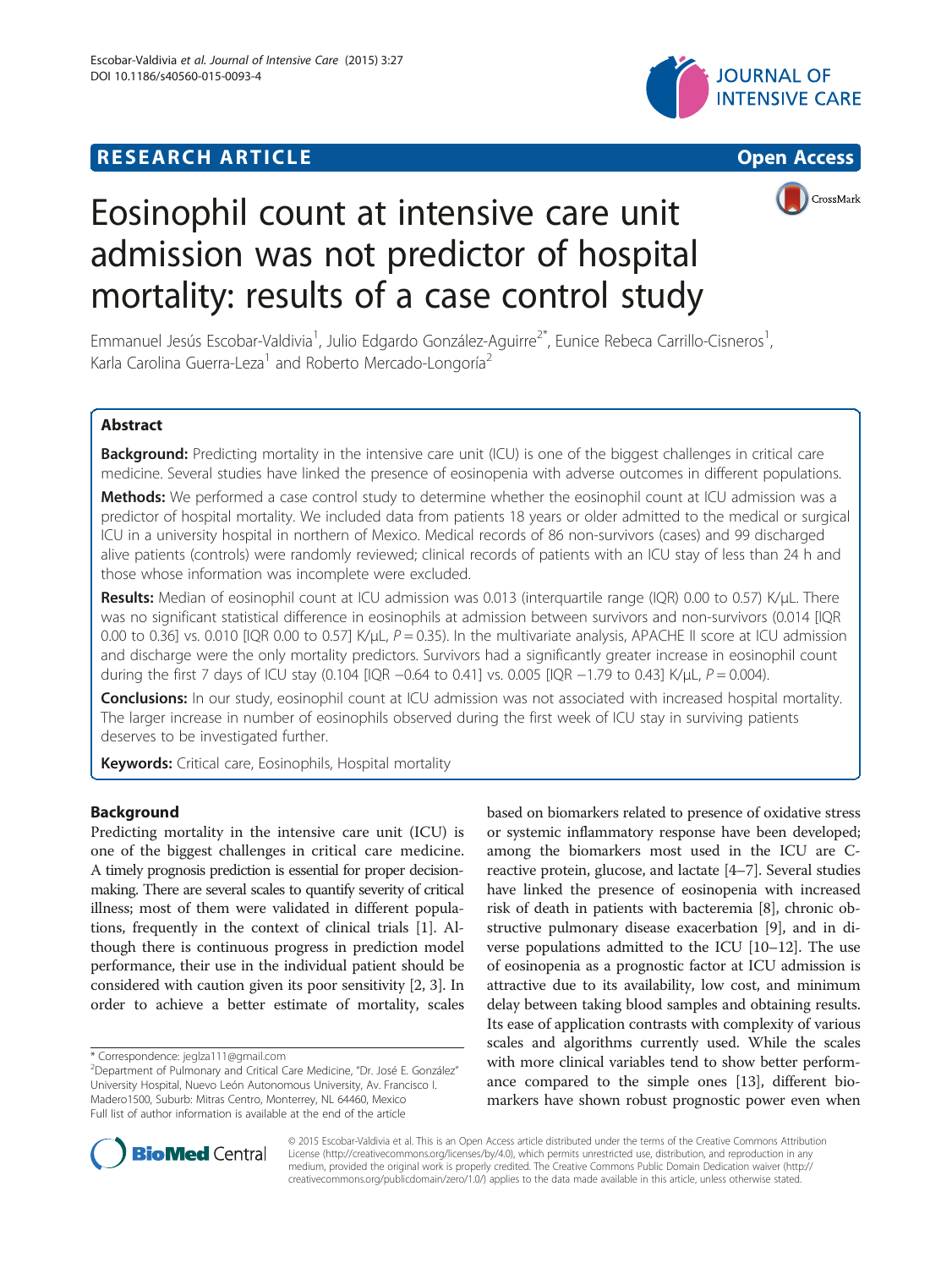they are used individually [\[5](#page-4-0), [6](#page-4-0), [14](#page-4-0)–[16\]](#page-4-0). The primary aim of this study was to determine whether the eosinophil count at ICU admission is a hospital mortality predictor.

# Methods

## Patients and context

We conducted a case control study using data from patients admitted to medical or surgical ICU from January to September 2013. Our hospital is a teaching tertiary center in northern Mexico; it has 23 intensive care beds: 13 for postoperative or trauma patients and 10 for patients with medical conditions. The study was approved by the ethics committee of Dr. José E. González University Hospital (registration number 14-004 NM).

#### Data collection

Medical records of non-survivors (cases) and discharged alive patients (controls) were randomly reviewed. All patients were 18 years or older. For both groups, we collected basic sociodemographic variables, diagnosis at ICU admission, daily eosinophil count during ICU stay, Acute Physiology and Chronic Health Evaluation II (APACHE II) score, Sequential Organ Failure Assessment (SOFA) scale and in-hospital death. For patients with more than one ICU admission or discharge, only the first event was included. We excluded patients who had incomplete clinical records or who were discharged to the general ward, transferred to another hospital or died within the first 24 h since ICU admission. Blood sampling was performed by the nursing staff, blood was collected through the proximal port of a central venous catheter and placed in tubes with ethylenediaminetetraacetic acid; the samples were processed in a CELL-DYN Ruby System (Abbott Diagnostics, Abbott Park, IL) in a central laboratory.

## Statistical analysis

We estimated the sample size based in variable "eosinophil count at ICU admission" with the power.t.test function of the R commander (R program, version 2.1.2). We calculated the standard deviation and corresponding mean for survivors and non-survivors to evaluate difference extent and get the size of the effect. The number needed to obtain a power of 80 % and 95 % confidence intervals was 77 patients in each group. We tested normal distribution with the Kolmogorov-Smirnov test. Data are shown as means and standard deviations for variables with normal distribution and as medians and interquartile ranges for non-normal variables. We used the  $t$  test, the Mann– Whitney U-test, ANOVA or chi-square as indicated. We compared eosinophil count at admission between survivors and non-survivors and also compared eosinophil count at discharge and at third and seventh day in patients who remained in ICU at those times. We calculated the receiver operating characteristic (ROC) curve, area under

the curve (AUC) and Youden index for eosinophil at ICU admission and compared it with AUC for APACHE II and SOFA. According with sample size, we tested the eight most significant variables in a multivariate analysis by the Cox proportional regression model; the multicollinearity between predictor variables was ruled out by introducing at multivariate analysis only those with Pearson correlation coefficient less than .80. We defined a statistically significant difference as a  $P$  value less than .05. Analysis was performed using SPSS version 18.0 for Windows (SPSS Inc., Chicago, IL).

#### Results

During the study period, 735 patients were admitted at medical or surgical ICU and 179 (24.3 %) died. We included data of 185 patients, 99 (53.3 %) in the survivors group and 86 (46.5 %) in the non-survivors group. Clinical and demographic characteristics are shown in Table [1](#page-2-0). Mean age was  $47 \pm 18$  years. Male sex was predominant. The most common cause of ICU admission was a medical disease (47 %). Eighty-six patients had diagnostic criteria for sepsis, 27 (27.3 %) in the survivors and 59 (68.6 %) in the non-survivors group ( $P < .001$ ). Time and cause of death are shown in Table [2.](#page-2-0) Main mortality cause was septic shock in 53.5 % of patients. Fifty-six (65.1 %) patients died from the disease that caused their admission.

Eosinophil count median at ICU admission was 0.013 (interquartile range (IQR) 0.00 to 0.57)  $K/\mu$ L. There was no statistically significant difference in admission eosinophils between survivor and non-survivor patients (0.014 [IQR 0.00 to 0.36] vs. 0.010 [IQR 0.00 to 0.57] K/ $\mu$ L, P = 0.35). In the 86 patients with sepsis, eosinophil count at admission was not different between survivors and nonsurvivors (0.013 [IQR 0.00 to 0.05] vs. 0.016 [IQR 0.00 to 0.06] K/ $\mu$ L, P = 0.44). Taking as a cutoff point, the traditional level of 0.40 K/ $\mu$ L, 126 (67.6 %) patients presented eosinopenia at ICU admission, difference between groups was not significant (64 [64.6 %] vs. 61 [70.9 %],  $P = 0.36$ .

In univariate analysis the following factors were associated with hospital mortality: age, APACHE II and SOFA at ICU admission and discharge, sepsis, eosinophil count at ICU discharge, type 2 diabetes mellitus, chronic kidney disease, solid neoplasia, a medical diagnosis as admission cause, and discharge to the general ward during a night shift. Eosinophil count at 72 h showed borderline significance (0.13 [IQR 0.0 to 0.90] vs. 0.040 [0.0 to 0.76] K/μL,  $P = .05$ ). ICU stay was 2.5 days longer in the group of nonsurvivors (5 [IQR 1 to 28] vs. 7.5 [IQR 1 to 46] days,  $P =$ 0.004). The total hospital stay was shorter in non-survivor group (18 [IQR 3 to 96] vs. 11.5 [2 to 56] days,  $P = 0.007$ ). Patients with elective surgery had a lower mortality (21 [21.2 %] vs. 4 [4.7 %],  $P = 0.001$ ). Seventy-four (74.7 %) survivors and 45 (52.3 %) non-survivor patients remained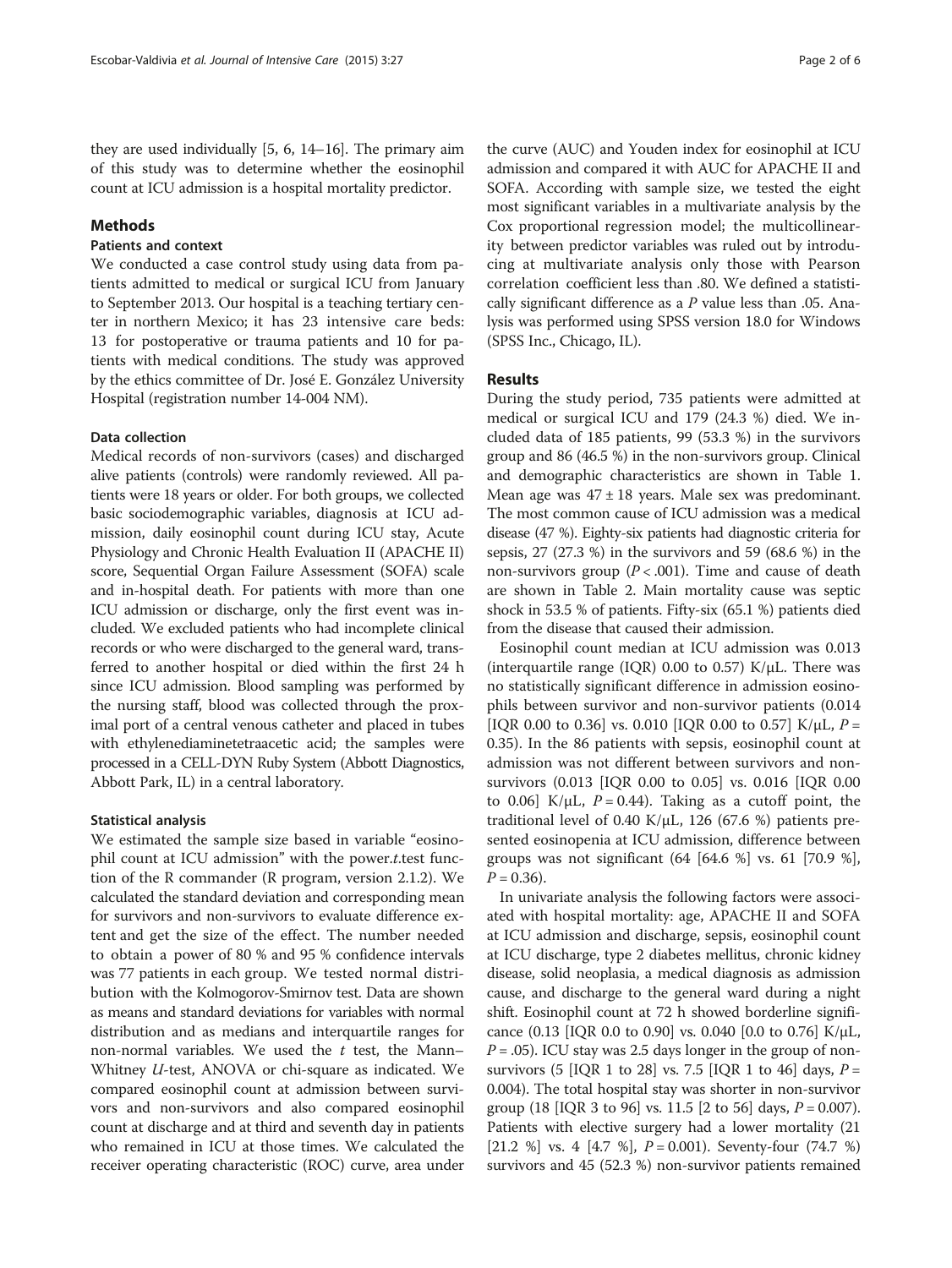<span id="page-2-0"></span>**Table 1** Clinical and demographic variables at ICU admission

| Variable                              | Total                | Survivors            | Non-survivors        | $P$ value |
|---------------------------------------|----------------------|----------------------|----------------------|-----------|
| Patients                              | 185 (100.0)          | 99 (53.5)            | 86 (46.5)            |           |
| Age, years                            | 47 (18.2)            | 43 (17.4)            | 51 (18.3)            | 0.003     |
| Men                                   | 128 (69.2)           | 74 (74.7)            | 54 (62.8)            | 0.079     |
| APACHE II, score                      | $16(1-37)$           | $12(1-30)$           | $21(9-37)$           | < 0.001   |
| SOFA, score                           | $6(0-20)$            | $5(0-14)$            | $9(2-20)$            | < 0.001   |
| Predicted mortality, %                | $25(4-85)$           | $15(4 - 75)$         | $40(9 - 85)$         | < 0.001   |
| Comorbidities                         |                      |                      |                      |           |
| DM <sub>2</sub>                       | 58 (31.4)            | 23 (23.2)            | 35 (40.7)            | 0.011     |
| Ischemic cardiopathy                  | 24 (13.0)            | 12(12.1)             | 12 (14.0)            | 0.711     |
| Chronic nephropathy                   | 23 (12.4)            | 5(5.1)               | 18 (20.9)            | 0.001     |
| Chronic liver disease                 | 7(3.8)               | 2(2.0)               | 5(5.8)               | 0.265     |
| Chronic pneumopathy                   | 7(3.8)               | 4(4.0)               | 3(3.5)               | 1.000     |
| Blood neoplasia                       | 1(0.5)               | 1(1.0)               | 0(0.0)               | 1.000     |
| Solid neoplasia                       | 15(8.1)              | 4(4.4)               | 11(12.8)             | 0.030     |
| HIV infection                         | 5(2.7)               | 1(1.0)               | 4(4.7)               | 0.285     |
| ICU admission diagnosis               |                      |                      |                      |           |
| Medical                               | 87 (47.0)            | 37 (37.4)            | 50 (58.1)            | 0.005     |
| Surgical, urgent                      | 40 (21.6)            | 19 (19.2)            | 21 (24.4)            | 0.389     |
| Surgical, elective                    | 25(13.5)             | 21(21.2)             | 4(4.7)               | 0.001     |
| Trauma                                | 33 (17.8)            | 22(22.2)             | 11(12.8)             | 0.095     |
| ICU admission eosinophils count, K/µL | $0.013(0.0 - 0.578)$ | $0.014(0.0 - 0.363)$ | $0.010(0.0 - 0.578)$ | 0.355     |
| Hospital stay, days                   | $14(2-96)$           | $18(3-96)$           | $11.5(2-56)$         | 0.007     |
| ICU stay, days                        | $6(1-46)$            | $5(1-28)$            | $7.5(1-46)$          | 0.004     |

Data are shown as number and percentage, mean and standard deviation or median and interquartile range as needed

ICU intensive care unit, APACHE II acute physiology and chronic health evaluation II, SOFA sequential organ failure assessment score, DM2 type 2 diabetes mellitus, HIV human immunodeficiency virus

in ICU for a week or more; those who survived had a significantly greater increase in eosinophil count during the first 7 days of ICU stay (0.104 [IQR −0.64 to 0.41] vs. 0.005 [IQR  $-1.79$  to 0.43] K/µL,  $P = 0.004$ ).

The AUC for eosinophil count at admission, APACHE II and SOFA was 0.53 (IQR 0.45 to 0.62), 0.83 (IQR 0.77 to 0.89), and 0.78 (IQR 0.71 to 0.84), respectively.

The results of the multivariate analysis are shown in Table [3.](#page-3-0) Only APACHE II score at admission and at discharge significantly predicted hospital mortality.

# **Discussion**

Eosinophils are pleiotropic, multifunctional cells involved in the initiation and propagation of inflammatory response

Table 2 Time and death cause in non-survivors group

| <b>TADIC 2</b> TIME AND USALE CAUSE IN HUITSUIVIVOIS GIUDD |            |             |              |              |                 |            |  |  |  |
|------------------------------------------------------------|------------|-------------|--------------|--------------|-----------------|------------|--|--|--|
| Cause of death                                             | Day 1 to 7 | Day 8 to 14 | Day 15 to 21 | Day 22 to 28 | Day 28 or later | Total      |  |  |  |
| Cancer                                                     |            |             |              |              |                 |            |  |  |  |
| Cardiogenic shock                                          |            | 2           |              |              |                 |            |  |  |  |
| Hypovolemic shock                                          |            |             |              |              |                 | ∠          |  |  |  |
| Neurologic                                                 | 13         |             |              |              |                 | 13         |  |  |  |
| Pulmonary embolism                                         |            |             |              |              |                 |            |  |  |  |
| Respiratory insufficiency                                  |            |             |              |              | 3               | 16         |  |  |  |
| Septic shock                                               | 17         | 15          |              | 4            |                 | 48         |  |  |  |
| Total, $n$ $(\%)$                                          | 41(47.7)   | 22(25.6)    | 8(9.3)       | 6(7.0)       | 9(10.5)         | 86 (100.0) |  |  |  |
|                                                            |            |             |              |              |                 |            |  |  |  |

Death causes are shown as number; total data are shown as number and percentage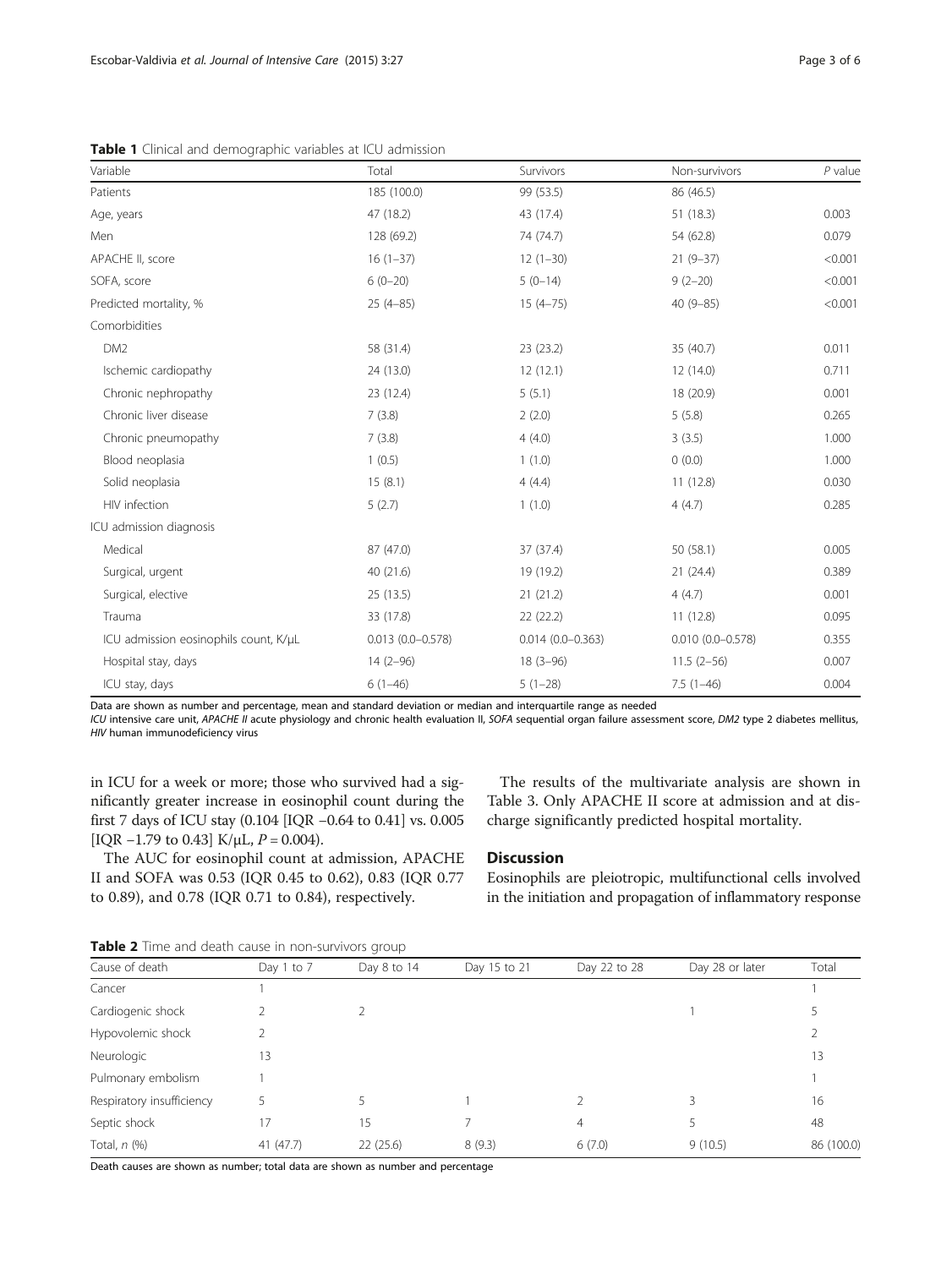<span id="page-3-0"></span>Table 3 Factors associated with hospital mortality, multivariate analysis

| Variable                                | HR    | 95 % CI       | $P$ value |
|-----------------------------------------|-------|---------------|-----------|
| Age                                     | 0.994 | $0.97 - 1.00$ | 0.407     |
| APACHE II at admission                  | 1.039 | $1.00 - 1.07$ | 0.048     |
| APACHE II at ICU discharge              | 1.097 | $106 - 113$   | < 0.001   |
| Hospital stay                           | 0.805 | $0.75 - 0.85$ | < 0.001   |
| Eosinophils <0.10 K/uL at 72 h          | 1.333 | $0.76 - 2.32$ | 0.312     |
| Eosinophils <0.03 K/µL at ICU discharge | 0.965 | $0.54 - 1.70$ | 0.903     |
| Discharge from ICU during night shift   | 1.165 | $0.66 - 2.03$ | 0.591     |
| Medical diagnosis at ICU admission      | 1.342 | $0.80 - 2.23$ | 0.259     |

HR hazard ratio, CI confidence interval, APACHE II acute physiology and chronic health evaluation II, SOFA sequential organ failure assessment score, ICU intensive care unit, DM2 type 2 diabetes mellitus

triggered by diverse stimulus [\[17\]](#page-4-0). Their life cycle is tightly regulated by granulocyte colony-stimulating factor, macrophages, IL-3, and IL-5; decrease in their concentration, as occurs during bacterial or fungal sepsis [\[18\]](#page-4-0), causes eosinophil apoptosis after 48 to 72 h [\[17, 19](#page-4-0)]. In 1893, Zappert first described the reduction in eosinophil count related to acute infection [\[20\]](#page-4-0). It has been proposed that this decrease is due to at least three mechanisms: 1) peripheral sequestration in inflamed tissue, 2) eosinophils production inhibition, and 3) suppression of mature cell release from the bone marrow [[10\]](#page-4-0). In animal model, there is an up to 80 % reduction in eosinophil count within 6 h after the infective stimulus [\[21](#page-4-0)]. Several studies have proposed eosinopenia as a marker for infection [\[22](#page-4-0)–[28](#page-4-0)]; in contrast, eosinophilia is infrequent during severe sepsis, and its presence even leads to questioning the infectious etiology of the systemic inflammatory response syndrome [[29\]](#page-4-0).

Eosinopenia is frequent and has been linked to mortality in different settings during critical illness; in our study, it was present in 67.5 % of patients, an intermediate value compared to 46.5 % and 86 %, reported by Ho et al. in critically ill patients with bacteremia [\[7, 28](#page-4-0)]. We did not find an association between eosinophil count at ICU admission and hospital mortality, this contrast with that reported by other authors [[10, 12,](#page-4-0) [30](#page-5-0)]. The retrospective design of our study, including an unselected population of critically ill patients and increased frequency of sepsis in the group of non-survivors, could explain this difference. We did not find a difference in eosinophil count at ICU admission between survivor and non-survivor patients with sepsis; the value of this analysis is limited due to a low number of included patients.

In univariate analysis, eosinophil count at 72 h showed borderline significance to predict hospital mortality (0.13 [IQR 0.0 to 0.90] vs. 0.040 [IQR 0.0 to 0.76] K/ $\mu$ L, P = 0.05); we build ROC curve and identified 0.103 K/ $\mu$ L as

count with a greater discrimination power. However, at multivariate analysis this did not remain as an independent predictor of hospital mortality. Bass et al. found that circulating eosinophil number increases as early as 12 h after appropriate antibiotic treatment initiation [\[21](#page-4-0)]. Even though there is no evidence to support the 72 h as a specific point in time at which increase in eosinophil count relates to better outcomes, we arbitrarily defined a 72-h period based on theory that serial measurement of this biomarker could resemble the serial measurement of other markers along evolution of critical illness (e.g., procalcitonin); our results did not support this hypothesis.

A retrospective study of 1446 patients demonstrates that an eosinophil count  $\langle 0.01 \text{ K/}\mu\text{L}$  at ICU discharge is associated with an increased risk of readmission (HR 2.50 [95 % CI 1.38 to 4.50],  $P = 0.002$  and hospital mortality (HR 2.65 [95 % CI 1.77 to 3.98],  $P = 0.001$ ) [\[11](#page-4-0)]. Our ROC curve analysis placed that point in 0.031 k/μL. Given that up to 10 % of patients discharged from the ICU die before leaving the hospital [\[31\]](#page-5-0), various scales have been developed to reduce the number of inadequate discharges from the ICU [[32](#page-5-0)–[34](#page-5-0)], but their use is frequently limited due to their complexity. In this regard, eosinopenia is an interesting marker: it may reflect a state of persistent inflammatory response, where the action of various cytokines avoids normalization of eosinophil count. However, in multivariate analysis of our data, eosinophils at ICU discharge were not significant predictors of hospital mortality; lack of significance at multivariate analysis could be due to the low number of patients since the sample size was not calculated for this outcome.

Consistent with the available literature [[8](#page-4-0), [10](#page-4-0), [30](#page-5-0)], we found that the inability to increase the eosinophil count was a predictor of mortality. In our study, survivors showed a 20-fold increase in the eosinophil count at the seventh day compared to non-survivors. The increase in eosinophil number during the first week of ICU stay in patients who survived is a valuable result given the biological context that relates their presence with the resolution of the inflammatory state [\[7, 21](#page-4-0)]. This aspect becomes even more valuable given the easy access and low cost of blood cells count.

Our study has several limitations. First, its retrospective design involved a limited value in the quality of information; in addition, the background of comparative groups was different and potentially included several undetermined confounding factors. Second, we did not take into account the percentage of eosinophils with respect to total leukocyte count; this factor was related to an increase in predictive power, sensitivity, and AUC for mortality prediction in one study [\[12\]](#page-4-0). Third, patients were not stratified according to steroids or vasoactive amines use; these substances have been associated with eosinophils apoptosis [[19\]](#page-4-0). Finally, the study was conducted at a single center.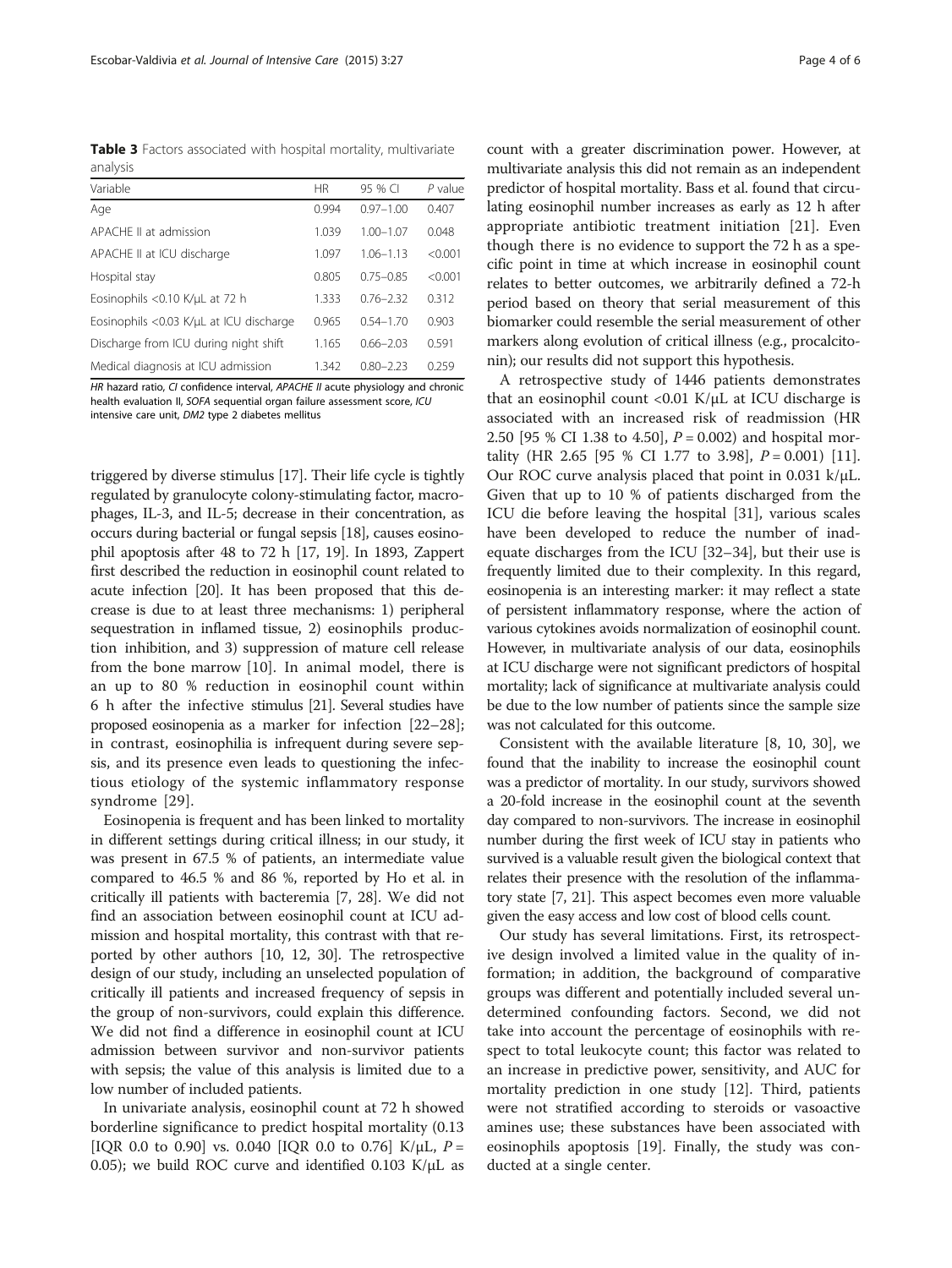## <span id="page-4-0"></span>Conclusions

In this study, the eosinophil count at admission to the ICU was not associated with increased in hospital mortality. In our population, the APACHE II score at ICU admission and discharge remains as the best mortality predictors. The larger increase in eosinophil number during the first 7 days of ICU stay observed in survivor patients is a finding that deserves to be investigated in future studies.

#### Abbreviations

ICU: intensive care unit; IQR: interquartile range; APACHE II: Acute Physiology and Chronic Health Evaluation II; SOFA: Sequential Organ Failure Scale; ROC: receiver operating characteristic; AUC: area under curve; HR: hazard ratio.

#### Competing interests

The authors declare that they have no competing interests.

#### Authors' contributions

EE contributed with the original idea, protocol coordination, and statistical analysis; JG was responsible for the protocol direction and paper writing, also contributed with statistical analysis; EC and KG performed data acquisition; and RM contributed with the writing and review of the manuscript. All authors read and approved the final manuscript.

#### Authors' information

EE is a senior resident of Internal Medicine speciality. JG is a specialist in Internal, Pulmonary and Intensive Care Medicine; associated professor of Pulmonary and Critical Care Medicine department. EC is an intern of Internal Medicine department. KG is an intern of Internal Medicine department. RM is a specialist in Internal, Pulmonary and Intensive Care Medicine and chief of Pulmonary and Critical Care Medicine department.

#### Acknowledgments

We thank Roxana Saldaña-Vázquez MD and Carlos David Castillo-Hernández MD for their support in translation and review of this paper.

#### Author details

<sup>1</sup>Department of Internal Medicine, "Dr. José E. González" University Hospital, Nuevo León Autonomous University, Av. Francisco I. Madero1500, Suburb: Mitras Centro, Monterrey, NL 64460, Mexico. <sup>2</sup>Department of Pulmonary and Critical Care Medicine, "Dr. José E. González" University Hospital, Nuevo León Autonomous University, Av. Francisco I. Madero1500, Suburb: Mitras Centro, Monterrey, NL 64460, Mexico.

#### Received: 31 January 2015 Accepted: 21 May 2015 Published online: 06 June 2015

#### References

- Castella X, Artigas A, Bion J, Kari A. A comparison of severity of illness scoring systems for intensive care unit patients: results of a multicenter, multinational study: The European/North American Severity Study Group. Crit Care Med. 1995;23(8):1327–35.
- 2. Predicting outcome in ICU patients. 2nd European consensus conference in intensive care medicine. Intensive Care Med. 1994;20(5):390–7.
- Huang YC, Chang KY, Lin SP, Chen K, Chan KH, Chang P. Development of a daily mortality probability prediction model from Intensive Care Unit patients using a discrete-time event history analysis. Comput Methods Programs Biomed. 2013;111(2):280–9. doi[:10.1016/j.cmpb.2013.03.018.](http://dx.doi.org/10.1016/j.cmpb.2013.03.018)
- 4. Suberviola B, Castellanos-Ortega A, Ruiz Ruiz A, Lopez-Hoyos M, Santibanez M. Hospital mortality prognostication in sepsis using the new biomarkers suPAR and proADM in a single determination on ICU admission. Intensive Care Med. 2013;39(11):1945–52. doi:[10.1007/s00134-013-3056-z](http://dx.doi.org/10.1007/s00134-013-3056-z).
- 5. Badreldin AM, Doerr F, Elsobky S, Brehm BR, Abul-dahab M, Lehmann T, et al. Mortality prediction after cardiac surgery: blood lactate is indispensible. Thorac Cardiovasc Surg. 2013;61(8):708–17. doi[:10.1055/s-0032-1324796.](http://dx.doi.org/10.1055/s-0032-1324796)
- 6. Tang J, Gu Q. The association between early blood glucose fluctuation and prognosis in critically ill patients. Zhongguo Wei Zhong Bing Ji Jiu Yi Xue. 2012;24(1):50–3.
- 7. Ho KM, Dobb GJ, Lee KY, Towler SC, Webb SA. C-reactive protein concentration as a predictor of intensive care unit readmission: a nested case-control study. J Crit Care. 2006;21(3):259–65. doi:[10.1016/j.jcrc.2006.01.005](http://dx.doi.org/10.1016/j.jcrc.2006.01.005).
- 8. Terradas R, Grau S, Blanch J, Riu M, Saballs P, Castells X, et al. Eosinophil count and neutrophil-lymphocyte count ratio as prognostic markers in patients with bacteremia: a retrospective cohort study. PloS One. 2012;7(8):e42860. doi[:10.1371/journal.pone.0042860](http://dx.doi.org/10.1371/journal.pone.0042860).
- 9. Holland M, Alkhalil M, Chandromouli S, Janjua A, Babores M. Eosinopenia as a marker of mortality and length of stay in patients admitted with exacerbations of chronic obstructive pulmonary disease. Respirology. 2010;15(1):165–7. doi:[10.1111/j.1440-1843.2009.01651.x.](http://dx.doi.org/10.1111/j.1440-1843.2009.01651.x)
- 10. Abidi K, Belayachi J, Derras Y, Khayari ME, Dendane T, Madani N, et al. Eosinopenia, an early marker of increased mortality in critically ill medical patients. Intensive Care Med. 2011;37(7):1136–42. doi:[10.1007/s00134-011-2170-z.](http://dx.doi.org/10.1007/s00134-011-2170-z)
- 11. Yip B, Ho KM. Eosinopenia as a predictor of unexpected re-admission and mortality after intensive care unit discharge. Anaesth Intensive Care. 2013;41(2):231–41.
- 12. Kim YH, Park HB, Kim MJ, Kim HS, Lee HS, Han YK, et al. Prognostic usefulness of eosinopenia in the pediatric intensive care unit. J Korean Med Sci. 2013;28(1):114–9. doi:[10.3346/jkms.2013.28.1.114.](http://dx.doi.org/10.3346/jkms.2013.28.1.114)
- 13. Keegan MT, Gajic O, Afessa B. Comparison of APACHE III, APACHE IV, SAPS 3, and MPM0III and influence of resuscitation status on model performance. Chest. 2012;142(4):851–8. doi[:10.1378/chest.11-2164](http://dx.doi.org/10.1378/chest.11-2164).
- 14. Lopez-Delgado JC, Rovira A, Esteve F, Rico N, Manez Mendiluce R, Ballus Noguera J, et al. Thrombocytopenia as a mortality risk factor in acute respiratory failure in H1N1 influenza. Swiss Med Wkly. 2013;143:w13788. doi[:10.4414/smw.2013.13788.](http://dx.doi.org/10.4414/smw.2013.13788)
- 15. Prisco L, Iscra F, Ganau M, Berlot G. Early predictive factors on mortality in head injured patients: a retrospective analysis of 112 traumatic brain injured patients. J Neurosurg Sci. 2012;56(2):131–6.
- 16. Bazick HS, Chang D, Mahadevappa K, Gibbons FK, Christopher KB. Red cell distribution width and all-cause mortality in critically ill patients. Crit Care Med. 2011;39(8):1913–21. doi[:10.1097/CCM.0b013e31821b85c6](http://dx.doi.org/10.1097/CCM.0b013e31821b85c6).
- 17. Hogan SP, Rosenberg HF, Moqbel R, Phipps S, Foster PS, Lacy P, et al. Eosinophils: biological properties and role in health and disease. Clin Exp Allergy. 2008;38(5):709–50. doi:[10.1111/j.1365-2222.2008.02958.x](http://dx.doi.org/10.1111/j.1365-2222.2008.02958.x).
- 18. Cavaillon JM, Adib-Conquy M, Fitting C, Adrie C, Payen D. Cytokine cascade in sepsis. Scand J Infect Dis. 2003;35(9):535–44. doi[:10.1080/](http://dx.doi.org/10.1080/00365540310015935) [00365540310015935.](http://dx.doi.org/10.1080/00365540310015935)
- 19. Ilmarinen P, Moilanen E, Kankaanranta H. Regulation of spontaneous eosinophil apoptosis-a neglected area of importance. J Cell Death. 2014;7:1–9. doi:[10.4137/JCD.S13588.](http://dx.doi.org/10.4137/JCD.S13588)
- 20. Zappert J. Ueber das Vorkommen der Eosinophilen Zellen in menschlichen Blute. Z Klin Med. 1893;23:227–308.
- 21. Bass DA. Behavior of eosinophil leukocytes in acute inflammation. II. Eosinophil dynamics during acute inflammation. J Clin Invest. 1975;56(4):870–9. doi:[10.1172/JCI108166](http://dx.doi.org/10.1172/JCI108166).
- 22. Shaaban H, Daniel S, Sison R, Slim J, Perez G. Eosinopenia: is it a good marker of sepsis in comparison to procalcitonin and C-reactive protein levels for patients admitted to a critical care unit in an urban hospital? J Crit Care. 2010;25(4):570–5. doi:[10.1016/j.jcrc.2010.03.002](http://dx.doi.org/10.1016/j.jcrc.2010.03.002).
- 23. Gil H, Magy N, Mauny F, Dupond JL. Value of eosinopenia in inflammatory disorders: an "old" marker revisited. Rev Med Interne. 2003;24(7):431–5.
- 24. Abidi K, Khoudri I, Belayachi J, Madani N, Zekraoui A, Zeggwagh AA, et al. Eosinopenia is a reliable marker of sepsis on admission to medical intensive care units. Crit Care. 2008;12(2):R59. doi:[10.1186/cc6883.](http://dx.doi.org/10.1186/cc6883)
- 25. Smithson A, Perello R, Nicolas JM. Is eosinopenia a reliable marker of sepsis? Crit Care. 2009;13(3):409. doi[:10.1186/cc7877](http://dx.doi.org/10.1186/cc7877).
- 26. Lipkin WI. Eosinophil counts in bacteremia. Arch Intern Med. 1979;139(4):490–1.
- 27. Setterberg MJ, Newman W, Potti A, Smego Jr RA. Utility of eosinophil count as predictor of bacteremia. Clin Infect Dis. 2004;38(3):460–1. doi[:10.1086/](http://dx.doi.org/10.1086/380846) [380846](http://dx.doi.org/10.1086/380846).
- 28. Wibrow BA, Ho KM, Flexman JP, Keil AD, Kohrs DL. Eosinopenia as a diagnostic marker of bloodstream infection in hospitalised paediatric and adult patients: a case-control study. Anaesth Intensive Care. 2011;39(2):224–30.
- 29. Pitman MC, Anstey NM, Davis JS. Eosinophils in severe sepsis in northern Australia: do the usual rules apply in the tropics? Crit Care Med. 2013;41(10):e286–8. doi[:10.1097/CCM.0b013e3182923755](http://dx.doi.org/10.1097/CCM.0b013e3182923755).